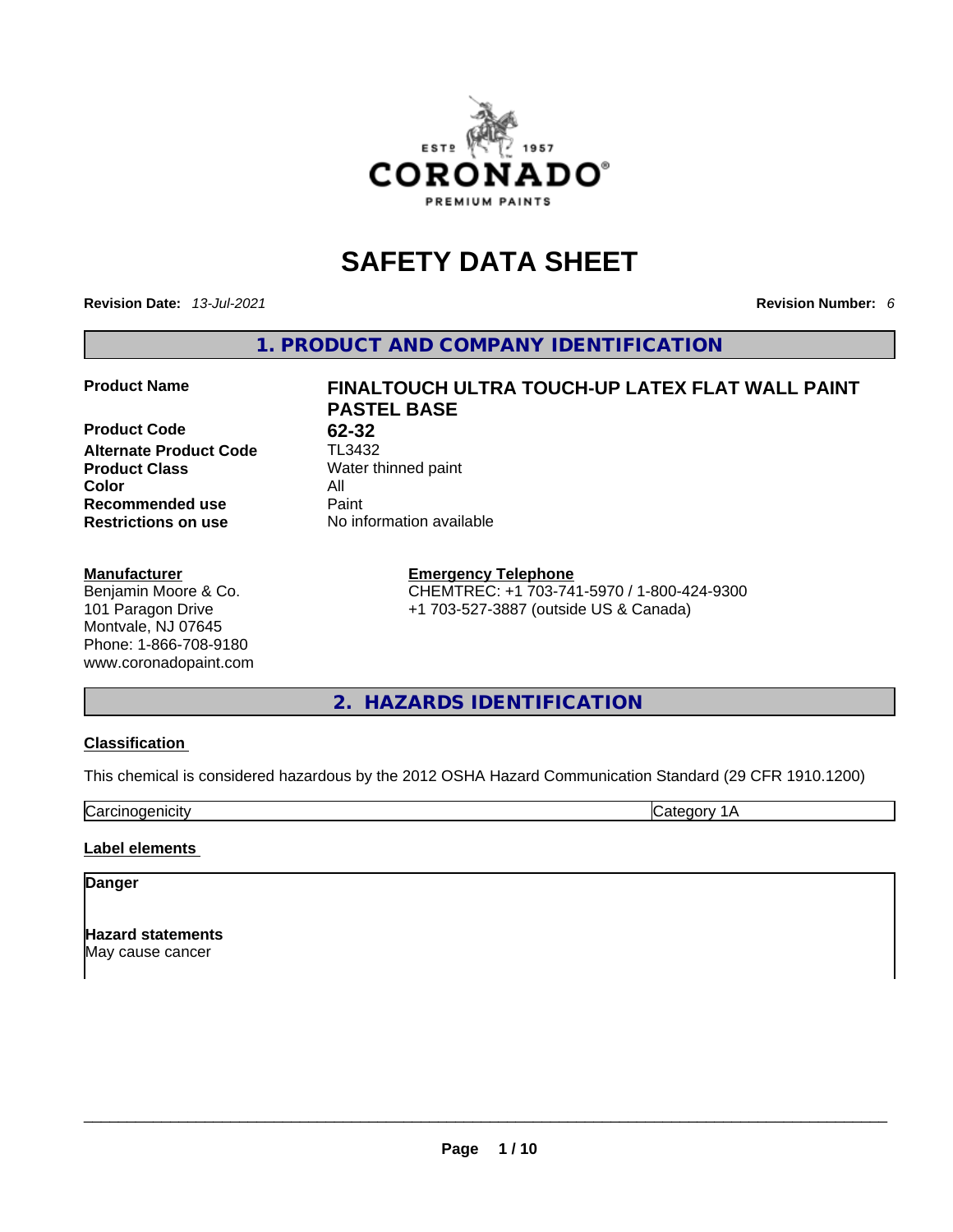

**Appearance** liquid **Odor 11** and **Odor 11** and **Odor 11** and **Odor 11** and **Odor 11** and **Odor** 11 and **Odor** 11 and **Odor** 11 and **Odor** 11 and **Odor** 11 and **Odor** 11 and **Odor** 11 and **Odor** 11 and **Odor** 11 and **Odor** 

#### **Precautionary Statements - Prevention**

Obtain special instructions before use Do not handle until all safety precautions have been read and understood Use personal protective equipment as required

#### **Precautionary Statements - Response**

IF exposed or concerned: Get medical advice/attention

#### **Precautionary Statements - Storage**

Store locked up

#### **Precautionary Statements - Disposal**

Dispose of contents/container to an approved waste disposal plant

#### **Hazards not otherwise classified (HNOC)**

Not applicable

#### **Other information**

No information available

 **WARNING:** This product contains isothiazolinone compounds at levels of <0.1%. These substances are biocides commonly found in most paints and a variety of personal care products as a preservative. Certain individuals may be sensitive or allergic to these substances, even at low levels.

#### **3. COMPOSITION INFORMATION ON COMPONENTS**

| <b>Chemical name</b> | <b>CAS No.</b> | Weight-%    |
|----------------------|----------------|-------------|
| Limestone            | 1317-65-3      | $20 - 25$   |
| Kaolin, calcined     | 92704-41-1     | $5 - 10$    |
| Titanium dioxide     | 13463-67-7     | $5 - 10$    |
| Silica, crystalline  | 14808-60-7     | $0.1 - 0.5$ |

### **4. FIRST AID MEASURES**

**General Advice** No hazards which require special first aid measures. **Eye Contact** Rinse thoroughly with plenty of water for at least 15 minutes and consult a physician. **Skin Contact Wash off immediately with soap and plenty of water while removing all**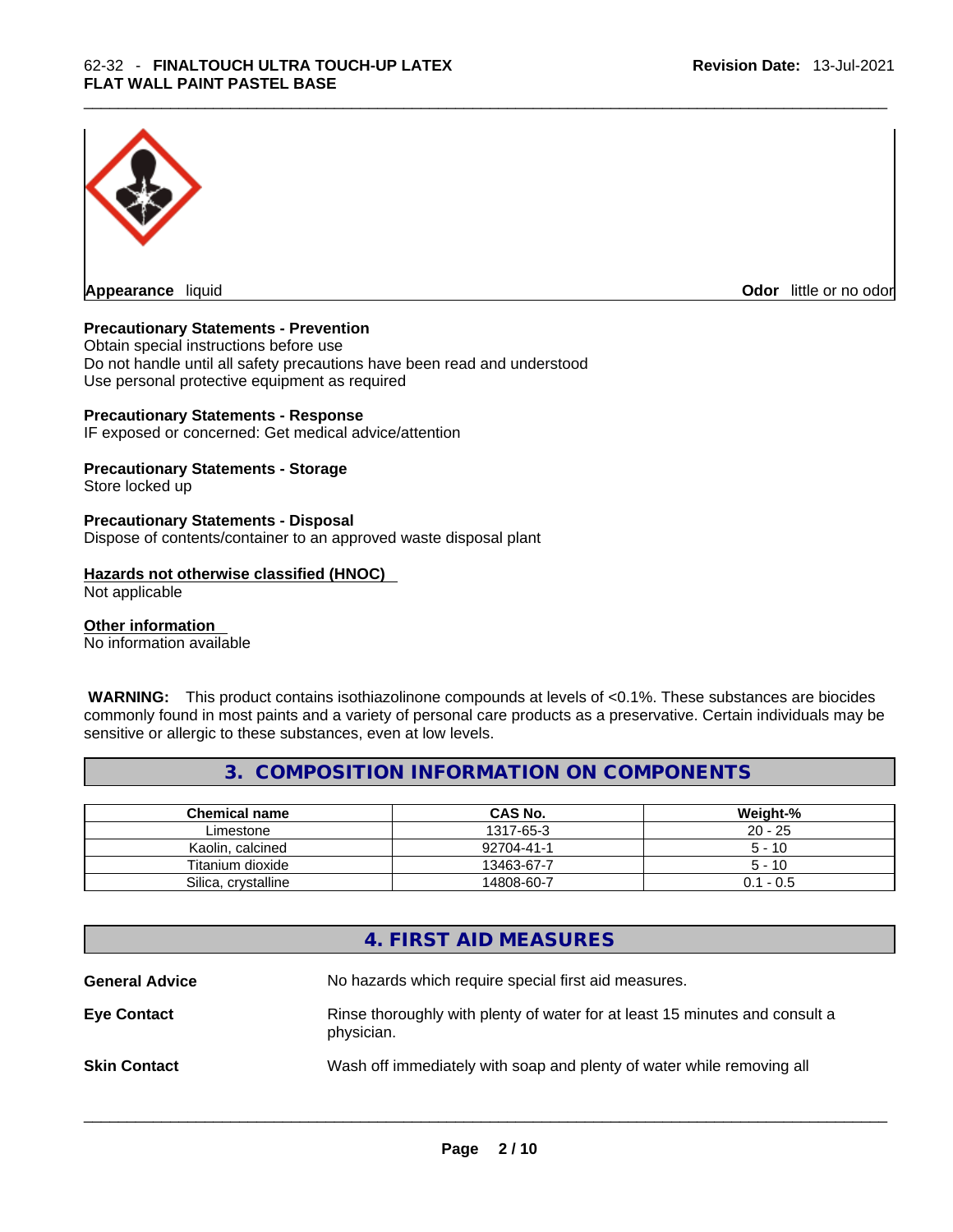|                                                                                  | contaminated clothes and shoes. |                                                                                                                                              |  |  |
|----------------------------------------------------------------------------------|---------------------------------|----------------------------------------------------------------------------------------------------------------------------------------------|--|--|
| <b>Inhalation</b>                                                                |                                 | Move to fresh air. If symptoms persist, call a physician.                                                                                    |  |  |
| Ingestion                                                                        | if necessary.                   | Clean mouth with water and afterwards drink plenty of water. Consult a physician                                                             |  |  |
| <b>Most Important</b><br><b>Symptoms/Effects</b>                                 | None known.                     |                                                                                                                                              |  |  |
| <b>Notes To Physician</b>                                                        |                                 | Treat symptomatically.                                                                                                                       |  |  |
|                                                                                  |                                 | 5. FIRE-FIGHTING MEASURES                                                                                                                    |  |  |
| <b>Suitable Extinguishing Media</b>                                              |                                 | Use extinguishing measures that are appropriate to local<br>circumstances and the surrounding environment.                                   |  |  |
| Protective equipment and precautions for firefighters                            |                                 | As in any fire, wear self-contained breathing apparatus<br>pressure-demand, MSHA/NIOSH (approved or equivalent)<br>and full protective gear. |  |  |
| <b>Specific Hazards Arising From The Chemical</b>                                |                                 | Closed containers may rupture if exposed to fire or<br>extreme heat.                                                                         |  |  |
| <b>Sensitivity to mechanical impact</b>                                          |                                 | No                                                                                                                                           |  |  |
| Sensitivity to static discharge                                                  |                                 | No                                                                                                                                           |  |  |
| <b>Flash Point Data</b><br>Flash point (°F)<br>Flash Point (°C)<br><b>Method</b> |                                 | Not applicable<br>Not applicable<br>Not applicable                                                                                           |  |  |
| <b>Flammability Limits In Air</b>                                                |                                 |                                                                                                                                              |  |  |
| Lower flammability limit:<br><b>Upper flammability limit:</b>                    |                                 | Not applicable<br>Not applicable                                                                                                             |  |  |
| <b>NFPA</b><br>Health: 1                                                         | Flammability: 0                 | <b>Instability: 0</b><br><b>Special: Not Applicable</b>                                                                                      |  |  |
| <b>NFPA Legend</b><br>0 - Not Hazardous                                          |                                 |                                                                                                                                              |  |  |

- 1 Slightly
- 2 Moderate
- 3 High
- 4 Severe

*The ratings assigned are only suggested ratings, the contractor/employer has ultimate responsibilities for NFPA ratings where this system is used.* 

*Additional information regarding the NFPA rating system is available from the National Fire Protection Agency (NFPA) at www.nfpa.org.* 

# **6. ACCIDENTAL RELEASE MEASURES**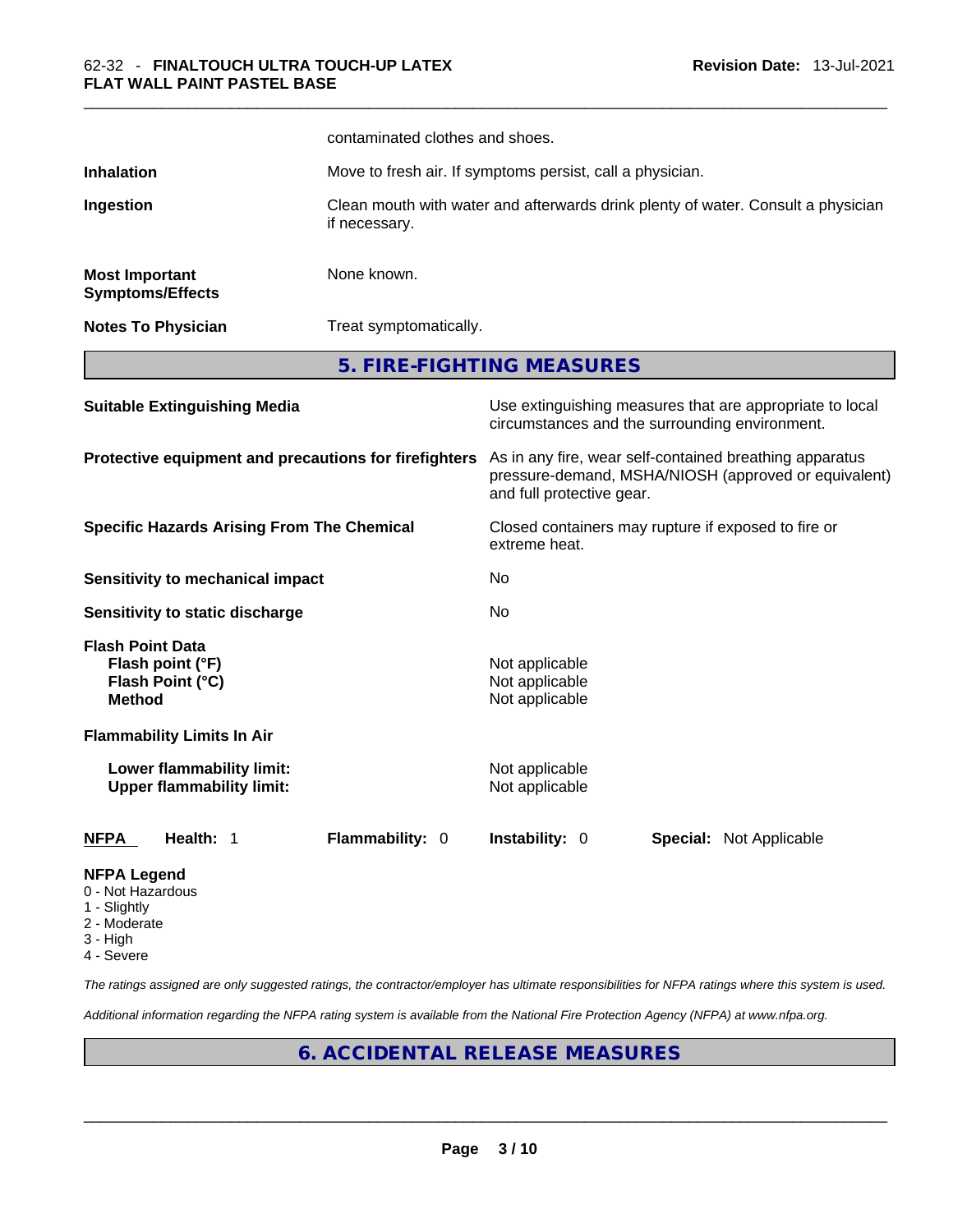| <b>Personal Precautions</b>      | Avoid contact with skin, eyes and clothing. Ensure adequate ventilation.                                                                                                         |
|----------------------------------|----------------------------------------------------------------------------------------------------------------------------------------------------------------------------------|
| <b>Other Information</b>         | Prevent further leakage or spillage if safe to do so.                                                                                                                            |
| <b>Environmental precautions</b> | See Section 12 for additional Ecological Information.                                                                                                                            |
| <b>Methods for Cleaning Up</b>   | Soak up with inert absorbent material. Sweep up and shovel into suitable<br>containers for disposal.                                                                             |
|                                  | 7. HANDLING AND STORAGE                                                                                                                                                          |
| Handling                         | Avoid contact with skin, eyes and clothing. Avoid breathing vapors, spray mists or<br>sanding dust. In case of insufficient ventilation, wear suitable respiratory<br>equipment. |
| <b>Storage</b>                   | Keep container tightly closed. Keep out of the reach of children.                                                                                                                |
| <b>Incompatible Materials</b>    | No information available                                                                                                                                                         |

# **8. EXPOSURE CONTROLS/PERSONAL PROTECTION**

#### **Exposure Limits**

| Chemical name       | <b>ACGIH TLV</b>                                                | <b>OSHA PEL</b>                                                                                  |
|---------------------|-----------------------------------------------------------------|--------------------------------------------------------------------------------------------------|
| Limestone           | N/E                                                             | 15 mg/m $3$ - TWA                                                                                |
|                     |                                                                 | $5 \text{ mg/m}^3$ - TWA                                                                         |
| Titanium dioxide    | TWA: $10 \text{ mg/m}^3$                                        | 15 mg/m $3$ - TWA                                                                                |
| Silica, crystalline | TWA: $0.025$ mg/m <sup>3</sup> respirable<br>particulate matter | 50 $\mu$ g/m <sup>3</sup> - TWA Respirable crystalline<br>silica 50 $\mu$ g/m <sup>3</sup> - TWA |
|                     |                                                                 |                                                                                                  |

#### **Legend**

ACGIH - American Conference of Governmental Industrial Hygienists Exposure Limits OSHA - Occupational Safety & Health Administration Exposure Limits N/E - Not Established

| <b>Engineering Measures</b>          | Ensure adequate ventilation, especially in confined areas.                                                                          |  |  |
|--------------------------------------|-------------------------------------------------------------------------------------------------------------------------------------|--|--|
| <b>Personal Protective Equipment</b> |                                                                                                                                     |  |  |
| <b>Eye/Face Protection</b>           | Safety glasses with side-shields.                                                                                                   |  |  |
| <b>Skin Protection</b>               | Protective gloves and impervious clothing.                                                                                          |  |  |
| <b>Respiratory Protection</b>        | In case of insufficient ventilation wear suitable respiratory equipment.                                                            |  |  |
| <b>Hygiene Measures</b>              | Avoid contact with skin, eyes and clothing. Remove and wash contaminated<br>clothing before re-use. Wash thoroughly after handling. |  |  |

# **9. PHYSICAL AND CHEMICAL PROPERTIES**

**Appearance liquid Odor** little or no odor

**Odor Threshold** No information available **Density (lbs/gal)** 11.3 - 11.8 \_\_\_\_\_\_\_\_\_\_\_\_\_\_\_\_\_\_\_\_\_\_\_\_\_\_\_\_\_\_\_\_\_\_\_\_\_\_\_\_\_\_\_\_\_\_\_\_\_\_\_\_\_\_\_\_\_\_\_\_\_\_\_\_\_\_\_\_\_\_\_\_\_\_\_\_\_\_\_\_\_\_\_\_\_\_\_\_\_\_\_\_\_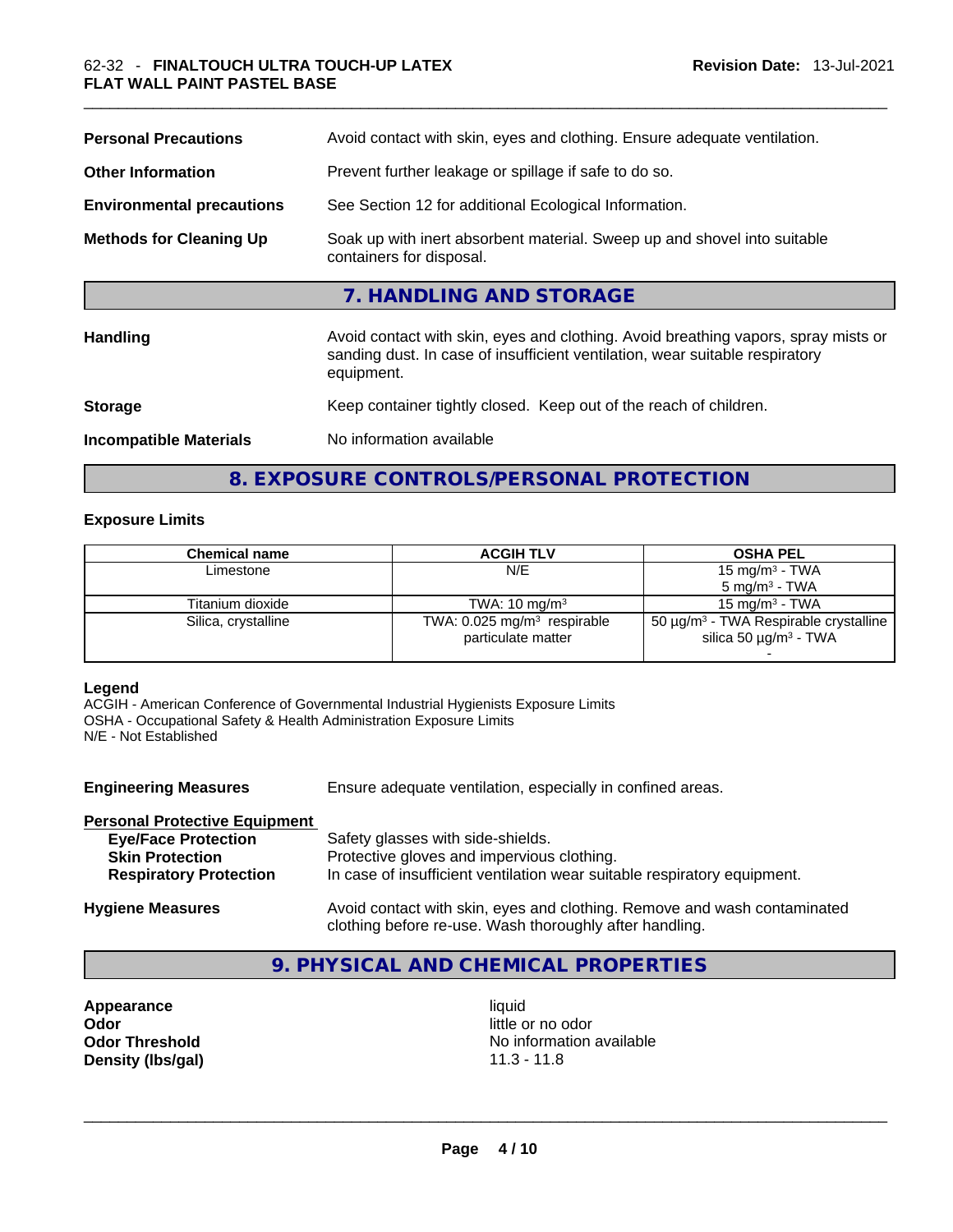| <b>Specific Gravity</b>              | $1.35 - 1.41$            |
|--------------------------------------|--------------------------|
| рH                                   | No information available |
| <b>Viscosity (cps)</b>               | No information available |
| Solubility(ies)                      | No information available |
| <b>Water solubility</b>              | No information available |
| <b>Evaporation Rate</b>              | No information available |
| Vapor pressure                       | No information available |
| Vapor density                        | No information available |
| Wt. % Solids                         | $50 - 60$                |
| Vol. % Solids                        | $30 - 40$                |
| Wt. % Volatiles                      | $40 - 50$                |
| Vol. % Volatiles                     | $60 - 70$                |
| <b>VOC Regulatory Limit (g/L)</b>    | < 50                     |
| <b>Boiling Point (°F)</b>            | 212                      |
| <b>Boiling Point (°C)</b>            | 100                      |
| Freezing point (°F)                  | 32                       |
| <b>Freezing Point (°C)</b>           | 0                        |
| Flash point (°F)                     | Not applicable           |
| Flash Point (°C)                     | Not applicable           |
| <b>Method</b>                        | Not applicable           |
| Flammability (solid, gas)            | Not applicable           |
| <b>Upper flammability limit:</b>     | Not applicable           |
| Lower flammability limit:            | Not applicable           |
| <b>Autoignition Temperature (°F)</b> | No information available |
| <b>Autoignition Temperature (°C)</b> | No information available |
| Decomposition Temperature (°F)       | No information available |
| Decomposition Temperature (°C)       | No information available |
| <b>Partition coefficient</b>         | No information available |

# **10. STABILITY AND REACTIVITY**

| <b>Reactivity</b> |
|-------------------|
|                   |

**Hazardous Decomposition Products** None under normal use.

**Not Applicable** 

**Chemical Stability Chemical Stability** Stable under normal conditions.

**Conditions to avoid Conditions to avoid Prevent from freezing.** 

**Incompatible Materials Materials Materials No materials to be especially mentioned.** 

**Possibility of hazardous reactions** None under normal conditions of use.

**11. TOXICOLOGICAL INFORMATION** 

**Product Information**

**Information on likely routes of exposure**

**Principal Routes of Exposure** Eye contact, skin contact and inhalation.

**Acute Toxicity**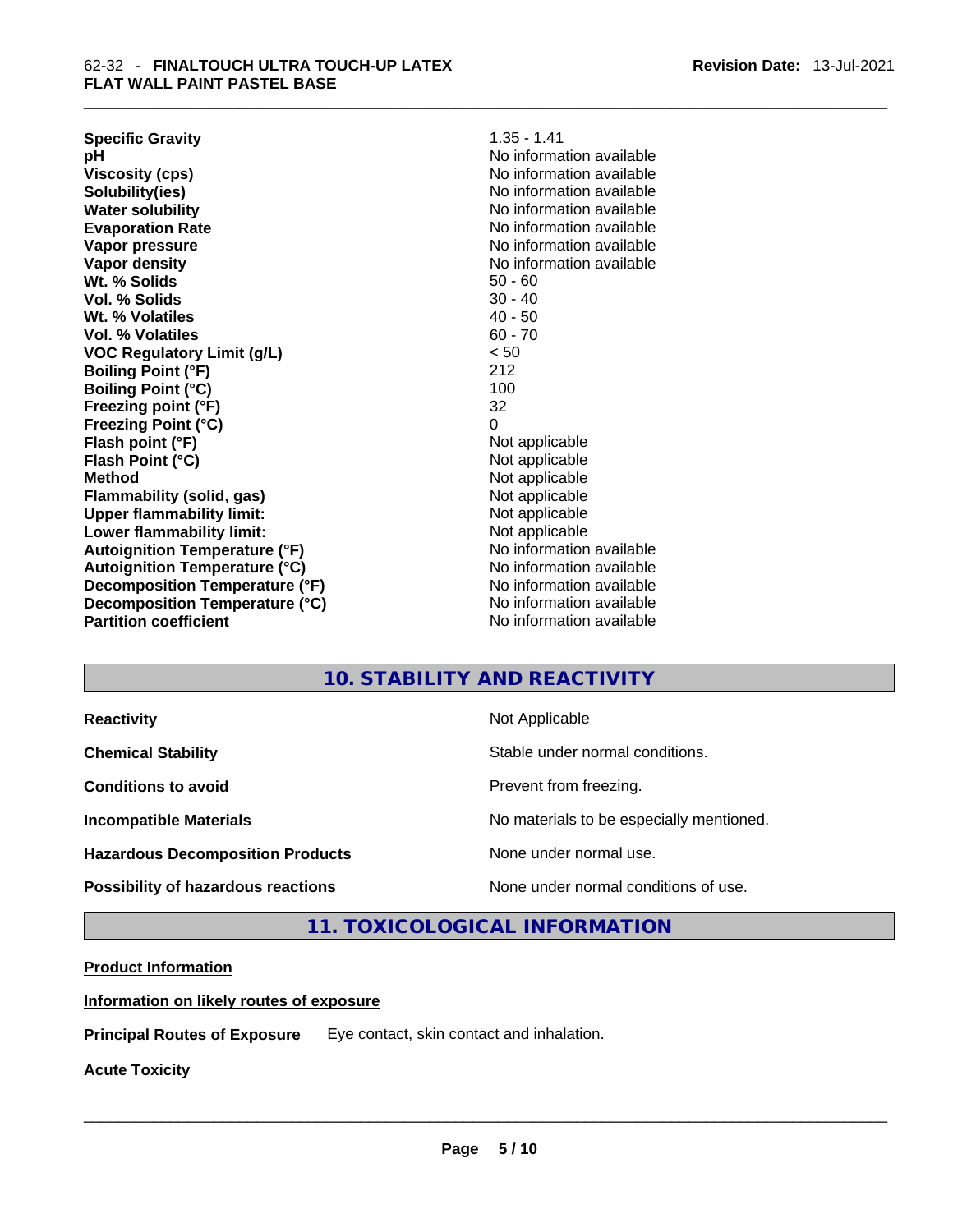| <b>Product Information</b>                                                                 | No information available                                                                                        |  |  |  |
|--------------------------------------------------------------------------------------------|-----------------------------------------------------------------------------------------------------------------|--|--|--|
| Symptoms related to the physical, chemical and toxicological characteristics               |                                                                                                                 |  |  |  |
| <b>Symptoms</b>                                                                            | No information available                                                                                        |  |  |  |
| Delayed and immediate effects as well as chronic effects from short and long-term exposure |                                                                                                                 |  |  |  |
| Eye contact                                                                                | May cause slight irritation.                                                                                    |  |  |  |
| <b>Skin contact</b>                                                                        | Substance may cause slight skin irritation. Prolonged or repeated contact may dry<br>skin and cause irritation. |  |  |  |
| <b>Inhalation</b>                                                                          | May cause irritation of respiratory tract.                                                                      |  |  |  |
| <b>Ingestion</b>                                                                           | Ingestion may cause gastrointestinal irritation, nausea, vomiting and diarrhea.                                 |  |  |  |
| <b>Sensitization</b>                                                                       | No information available                                                                                        |  |  |  |
| <b>Neurological Effects</b>                                                                | No information available.                                                                                       |  |  |  |
| <b>Mutagenic Effects</b>                                                                   | No information available.                                                                                       |  |  |  |
| <b>Reproductive Effects</b>                                                                | No information available.                                                                                       |  |  |  |
| <b>Developmental Effects</b>                                                               | No information available.                                                                                       |  |  |  |
| Target organ effects                                                                       | No information available.                                                                                       |  |  |  |
| <b>STOT - single exposure</b>                                                              | No information available.                                                                                       |  |  |  |
| <b>STOT - repeated exposure</b>                                                            | Causes damage to organs through prolonged or repeated exposure if inhaled.                                      |  |  |  |
| Other adverse effects                                                                      | No information available.                                                                                       |  |  |  |

#### **Numerical measures of toxicity**

#### **The following values are calculated based on chapter 3.1 of the GHS document**

| <b>ATEmix (oral)</b>   | 16966 mg/kg   |
|------------------------|---------------|
| <b>ATEmix (dermal)</b> | 1051999 mg/kg |

**Aspiration Hazard**  No information available

#### **Component Information**

| Chemical name                  | Oral LD50             | Dermal LD50 | Inhalation LC50 |
|--------------------------------|-----------------------|-------------|-----------------|
| Kaolin, calcined<br>92704-41-1 | > 2000 mg/kg (Rat)    |             |                 |
| Titanium dioxide<br>13463-67-7 | $> 10000$ mg/kg (Rat) |             |                 |

#### **Chronic Toxicity**

#### **Carcinogenicity**

*The information below indicates whether each agency has listed any ingredient as a carcinogen:.* 

| <b>Chemical name</b> | <b>IARC</b>          | <b>NTP</b>  | <b>OSHA</b> |
|----------------------|----------------------|-------------|-------------|
|                      | 2B - Possible Human  |             | Listed      |
| Titanium dioxide     | Carcinogen           |             |             |
|                      | 1 - Human Carcinogen | Known Human | Listed      |
| Silica, crystalline  |                      | Carcinogen  |             |

• Crystalline Silica has been determined to be carcinogenic to humans by IARC (1) when in respirable form. Risk of cancer depends on duration and level of inhalation exposure to spray mist or dust from sanding the dried paint.• Although IARC has classified titanium dioxide as possibly carcinogenic to humans (2B), their summary concludes:

"No significant exposure to titanium dioxide is thought to occur during the use of products in which titanium dioxide is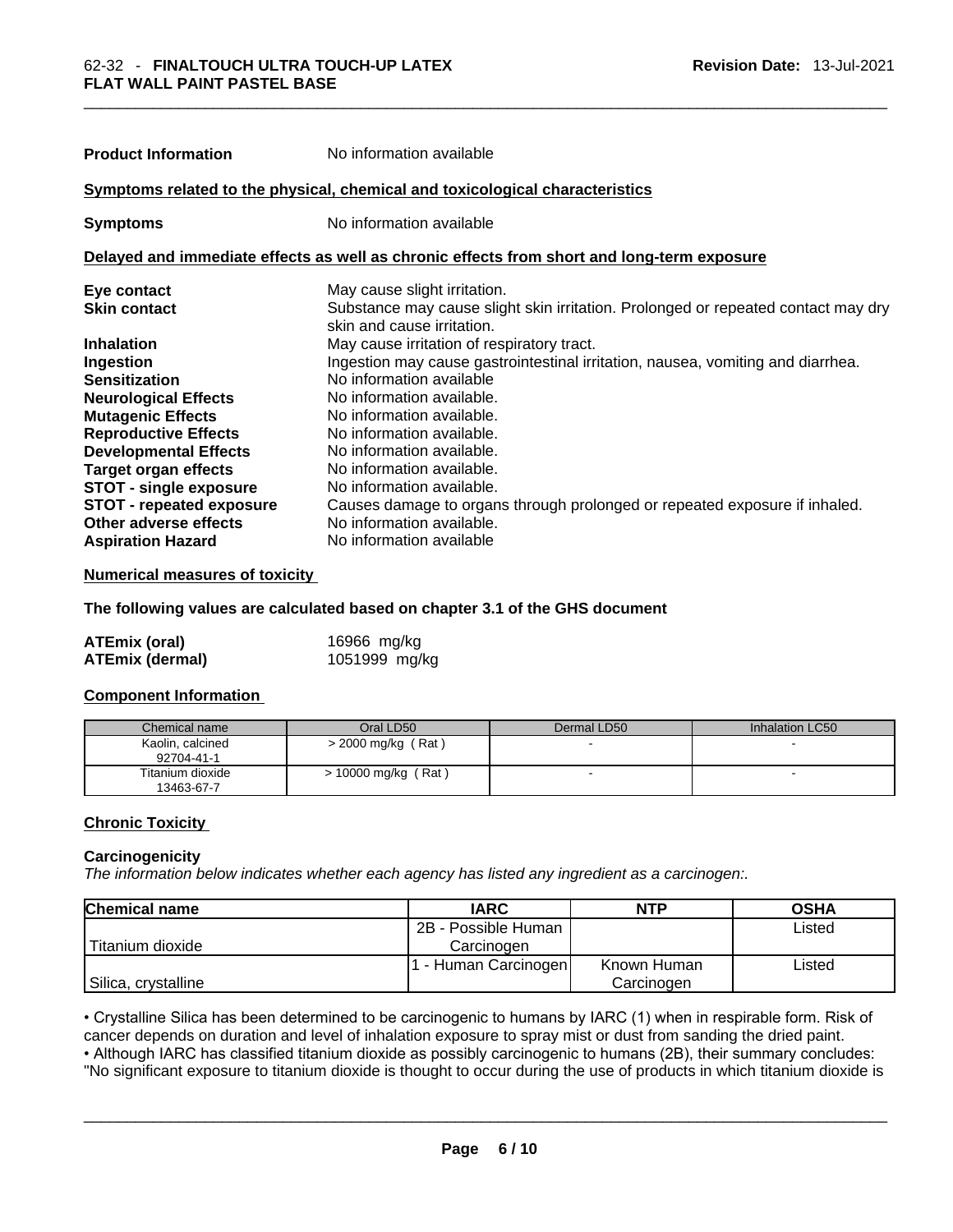bound to other materials, such as paint."

#### **Legend**

IARC - International Agency for Research on Cancer NTP - National Toxicity Program OSHA - Occupational Safety & Health Administration

**12. ECOLOGICAL INFORMATION** 

#### **Ecotoxicity Effects**

The environmental impact of this product has not been fully investigated.

#### **Product Information**

#### **Acute Toxicity to Fish**

No information available

#### **Acute Toxicity to Aquatic Invertebrates**

No information available

#### **Acute Toxicity to Aquatic Plants**

No information available

#### **Persistence / Degradability**

No information available.

#### **Bioaccumulation**

No information available.

#### **Mobility in Environmental Media**

No information available.

#### **Ozone**

No information available

#### **Component Information**

#### **Acute Toxicity to Fish**

Titanium dioxide  $LC50:$  > 1000 mg/L (Fathead Minnow - 96 hr.)

#### **Acute Toxicity to Aquatic Invertebrates**

No information available

#### **Acute Toxicity to Aquatic Plants**

No information available

#### **13. DISPOSAL CONSIDERATIONS**

**Waste Disposal Method** Dispose of in accordance with federal, state, and local regulations. Local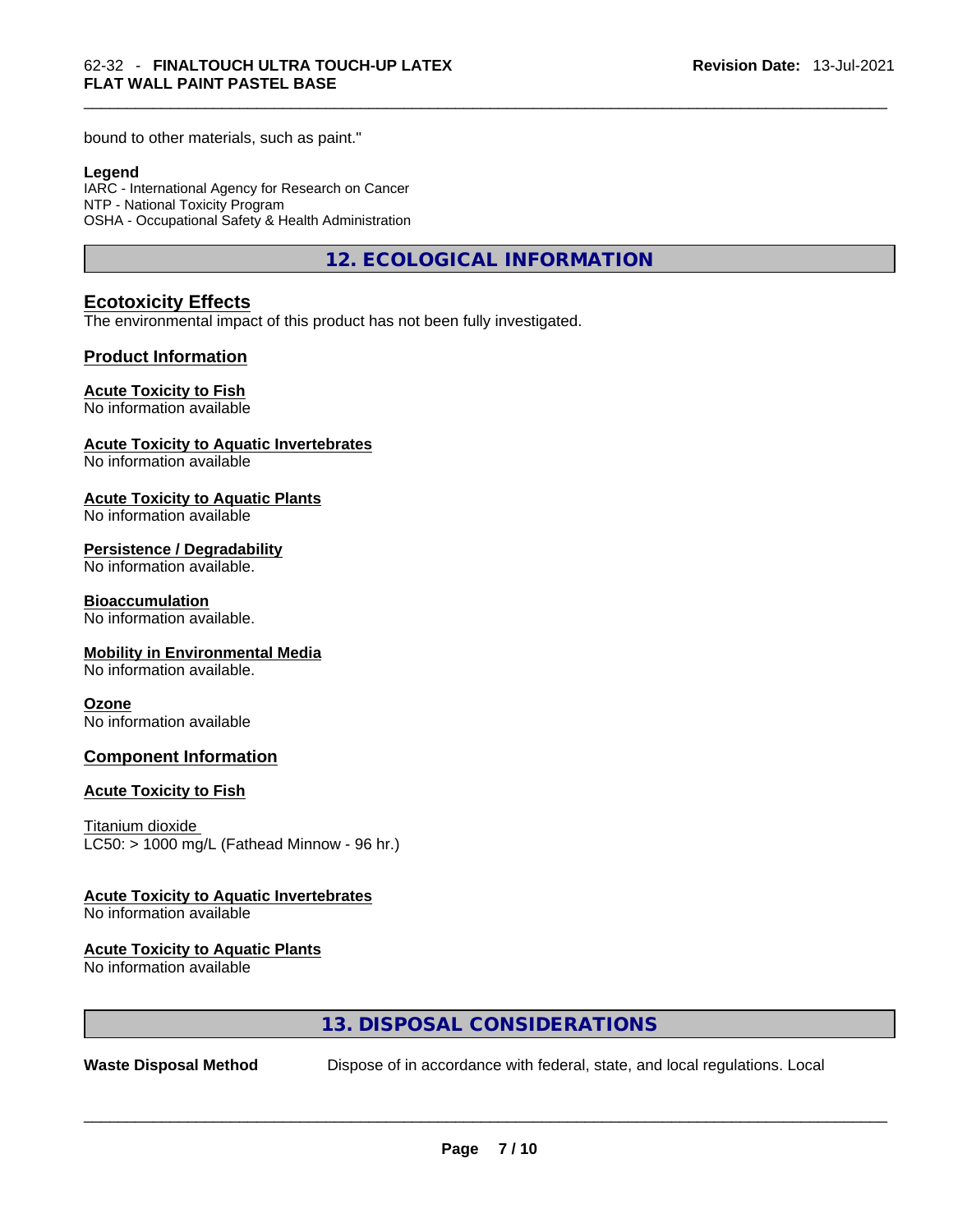requirements may vary, consult your sanitation department or state-designated environmental protection agency for more disposal options.

|                                  | 14. TRANSPORT INFORMATION                  |
|----------------------------------|--------------------------------------------|
| DOT                              | Not regulated                              |
| <b>ICAO / IATA</b>               | Not regulated                              |
| IMDG / IMO                       | Not regulated                              |
|                                  | <b>15. REGULATORY INFORMATION</b>          |
| <b>International Inventories</b> |                                            |
| <b>TSCA: United States</b>       | Yes - All components are listed or exempt. |

**DSL: Canada** Yes - All components are listed or exempt.

#### **Federal Regulations**

#### **SARA 311/312 hazardous categorization**

| Acute health hazard               | No  |
|-----------------------------------|-----|
| Chronic Health Hazard             | Yes |
| Fire hazard                       | No  |
| Sudden release of pressure hazard | No  |
| Reactive Hazard                   | N٥  |

#### **SARA 313**

Section 313 of Title III of the Superfund Amendments and Reauthorization Act of 1986 (SARA). This product contains a chemical or chemicals which are subject to the reporting requirements of the Act and Title 40 of the Code of Federal Regulations, Part 372:

*None*

**Clean Air Act,Section 112 Hazardous Air Pollutants (HAPs) (see 40 CFR 61)** This product contains the following HAPs:

*None*

### **US State Regulations**

#### **California Proposition 65**

 **WARNING:** Cancer and Reproductive Harm– www.P65warnings.ca.gov

#### **State Right-to-Know**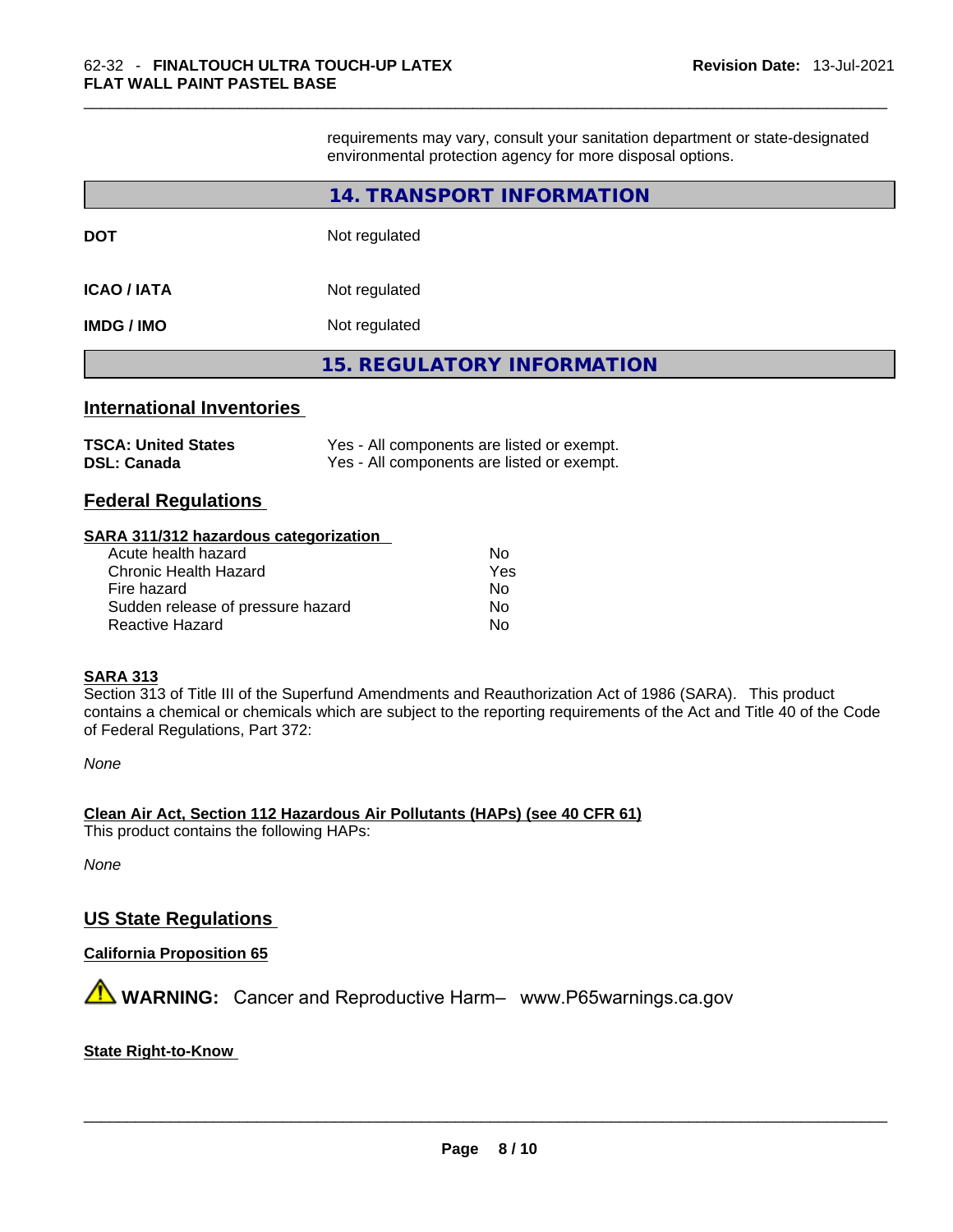| <b>Chemical name</b> | <b>Massachusetts</b> | <b>New Jersey</b> | <b>Pennsylvania</b> |
|----------------------|----------------------|-------------------|---------------------|
| ∟imestone            |                      |                   |                     |
| Titanium dioxide     |                      |                   |                     |
| Silica, crvstalline  |                      |                   |                     |

#### **Legend**

X - Listed

# **16. OTHER INFORMATION**

| HMIS - | Health: $1^*$ | <b>Flammability: 0</b> | <b>Reactivity: 0 PPE: -</b> |  |
|--------|---------------|------------------------|-----------------------------|--|
|        |               |                        |                             |  |

#### **HMIS Legend**

- 0 Minimal Hazard
- 1 Slight Hazard
- 2 Moderate Hazard
- 3 Serious Hazard
- 4 Severe Hazard
- Chronic Hazard

X - Consult your supervisor or S.O.P. for "Special" handling instructions.

Note: The PPE rating has intentionally been left blank. Choose appropriate PPE that will protect employees from the hazards the material will *present under the actual normal conditions of use.* 

*Caution: HMISÒ ratings are based on a 0-4 rating scale, with 0 representing minimal hazards or risks, and 4 representing significant hazards or risks. Although HMISÒ ratings are not required on MSDSs under 29 CFR 1910.1200, the preparer, has chosen to provide them. HMISÒ ratings are to be used only in conjunction with a fully implemented HMISÒ program by workers who have received appropriate HMISÒ training. HMISÒ is a registered trade and service mark of the NPCA. HMISÒ materials may be purchased exclusively from J. J. Keller (800) 327-6868.* 

 **WARNING!** If you scrape, sand, or remove old paint, you may release lead dust. LEAD IS TOXIC. EXPOSURE TO LEAD DUST CAN CAUSE SERIOUS ILLNESS, SUCH AS BRAIN DAMAGE, ESPECIALLY IN CHILDREN. PREGNANT WOMEN SHOULD ALSO AVOID EXPOSURE.Wear a NIOSH approved respirator to control lead exposure. Clean up carefully with a HEPA vacuum and a wet mop. Before you start, find out how to protect yourself and your family by contacting the National Lead Information Hotline at 1-800-424-LEAD or log on to www.epa.gov/lead.

| <b>Prepared By</b>                               | <b>Product Stewardship Department</b><br>Benjamin Moore & Co.<br>101 Paragon Drive<br>Montvale, NJ 07645<br>800-225-5554 |  |
|--------------------------------------------------|--------------------------------------------------------------------------------------------------------------------------|--|
| <b>Revision Date:</b><br><b>Revision Summary</b> | 13-Jul-2021<br>Not available                                                                                             |  |

#### Disclaimer

The information contained herein is presented in good faith and believed to be accurate as of the effective date shown above. This information is furnished without warranty of any kind. Employers should use this information only as a **supplement to other information gathered by them and must make independent determination of suitability and** completeness of information from all sources to assure proper use of these materials and the safety and health of employees. Any use of this data and information must be determined by the user to be in accordance with applicable **federal, provincial, and local laws and regulations.**